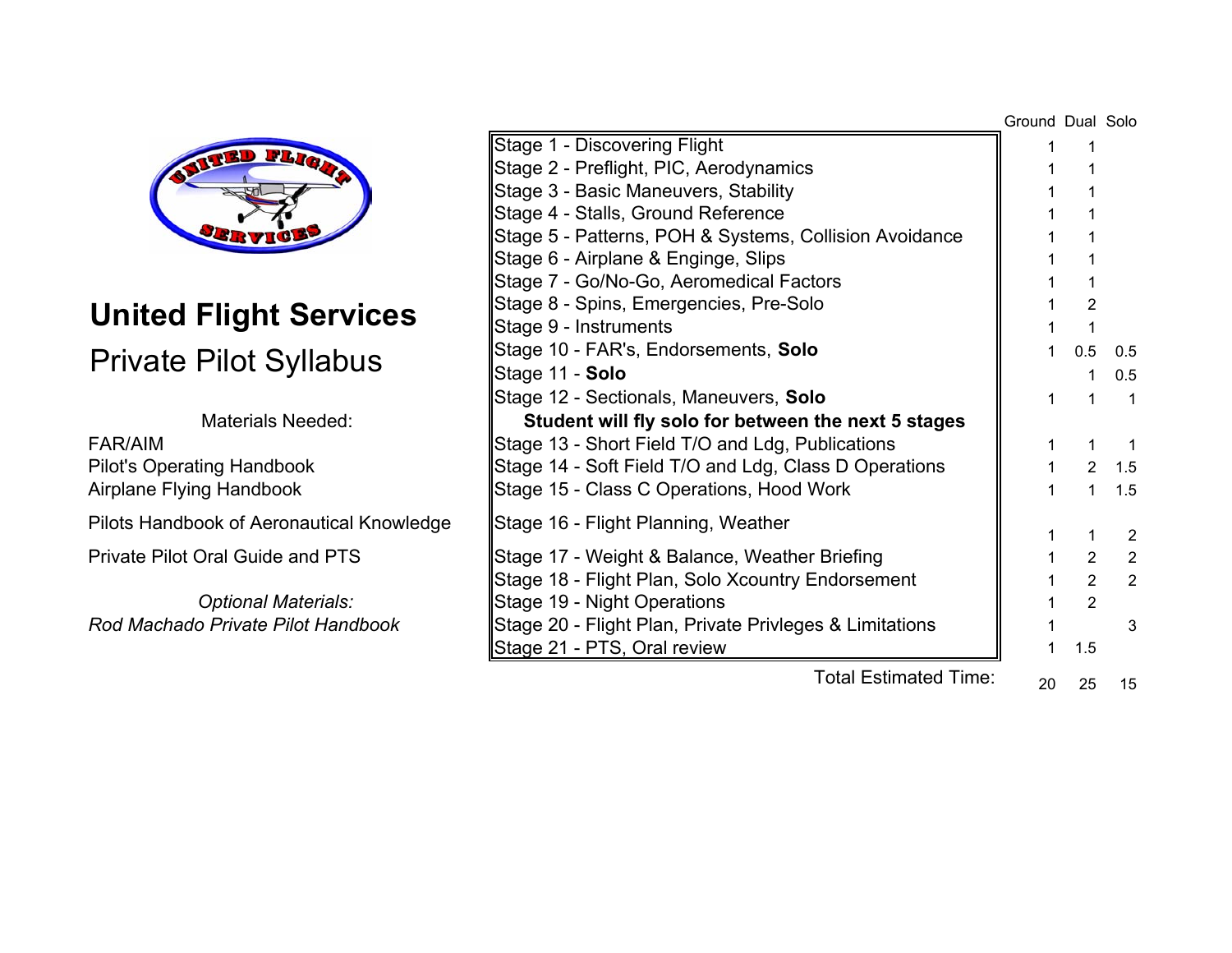| Stage 1                                                      | Stage 2                                                               |
|--------------------------------------------------------------|-----------------------------------------------------------------------|
| <b>Reading</b>                                               | Reading                                                               |
| <b>FAR/AIM 91</b>                                            | Airplane Flying Handbook Ch3 (3-1 to 3-4, 3-10)                       |
| Airplane Flying Handbook Ch2                                 | Pilots Hndbk of Aero Knowledge Ch1 (1-1 to 1-18)                      |
| Pilots Hndbk of Aero Knowledge Ch6 (6-14)                    | Pilot's Operating Handbook Sect4                                      |
| Pilot's Operating Handbook Sect1                             | Rod Machado B1-6                                                      |
| Ground - 1 hr                                                | Ground - 1 hr                                                         |
| Introduction to flight training.                             | Aircraft documents: maintenance and inspections.                      |
| Aircraft preflight.                                          | Aircraft preflight.                                                   |
| Collision avoidance and right-of-way.                        | Postflight procedures.                                                |
| Positive exchange of flight controls.                        | Takeoffs and climbs.                                                  |
| Cockpit management.                                          | Forces acting on the airplane in flight.                              |
|                                                              | Responsibility of the Pilot in Command (PIC).                         |
| Dual Flight - 1 hr                                           |                                                                       |
| Checklist familiarization.                                   | Dual Flight - 1 hr                                                    |
| Taxi and runup.                                              | Student makes takeoff.                                                |
| Demonstrate takeoff procedure.                               | Climb to 3000', 30° bank turns.                                       |
| Demonstrate flight control functions: ailerons (roll), power | Demonstrate climb/level off and descent/level off (straight ahead and |
| (climb/descend), elevator (airspeed), trim, and flaps.       | turning).                                                             |
| <b>II</b> 5-10 minutes free time.                            | Demonstrate rudder coordination.                                      |
| Demonstrate traffic pattern.                                 | 5-10 minutes free time.                                               |
| Demonstrate landing.                                         | Power off glide - trim.                                               |
| Student makes first unassisted takeoff.                      | Follow river 600-800'.                                                |
| Student controls power for landing.                          | 2-3 landings.                                                         |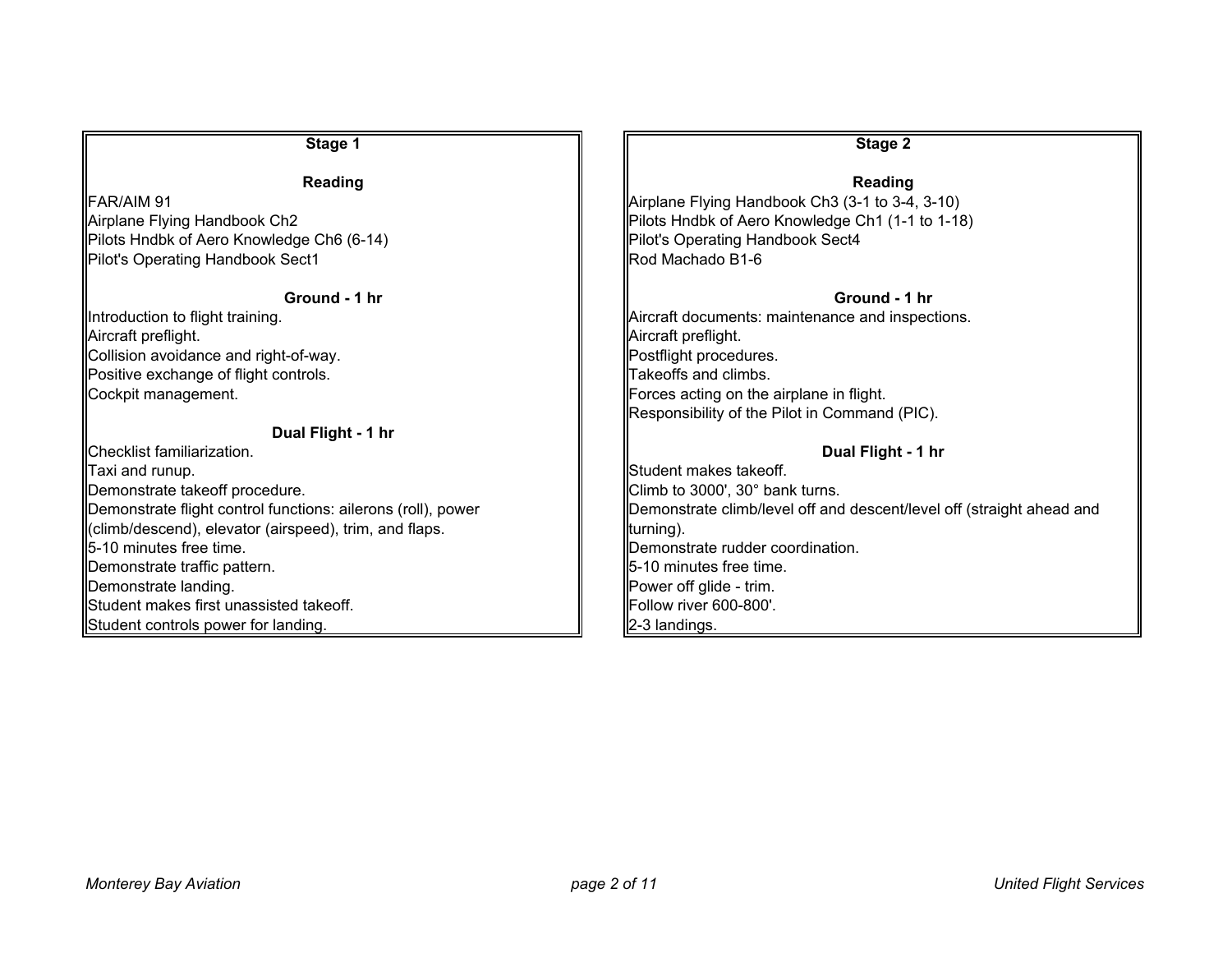| Stage 3                                                      | Stage 4                                                               |
|--------------------------------------------------------------|-----------------------------------------------------------------------|
| Reading                                                      | <b>Reading</b>                                                        |
| Airplane Flying Handbook Ch4 and Ch5 (5-1)                   | FAR/AIM 4-3                                                           |
| Pilots Hndbk of Aero Knowledge Ch1 (1-9 to 1-17)             | Airplane Flying Handbook Ch5 (5-2), Ch6 (6-1), Ch7 (7-1 to 7-3, 7-11) |
| Rod Machado B34-36                                           | Pilot's Operating Handbook Sect3                                      |
|                                                              | Rod Machado B14-19, G7-15                                             |
| Ground - 1 hr                                                |                                                                       |
| <b>Basic fight maneuvers.</b>                                | Ground - 1 hr                                                         |
| Slow flight.                                                 | Stalls                                                                |
| Torque.                                                      | Ground reference maneuvers.                                           |
| Airplane stability.                                          | Load factor.                                                          |
| Supervise pre-flight.                                        | Introduce to radio.                                                   |
| Situational Awareness                                        | Introduce to traffic patterns.                                        |
|                                                              | Emergency procedures                                                  |
| Dual Flight - 1 hr                                           |                                                                       |
| Climb to 3,000' towards Moss Landing.                        | Dual Flight - 1 hr                                                    |
| 30° bank turns                                               | Student begins use of radio in flight.                                |
| Introduce 45° bank turns                                     | Introduce to stall orientation and recovery                           |
| Slow flight with and w/o flaps, level and 20-30° bank turns. | Forced landing procedure (MBA).                                       |
| 2-3 landings.                                                | Ground reference maneuvers (S turns and turns about a point)          |
|                                                              | 2-3 landings.                                                         |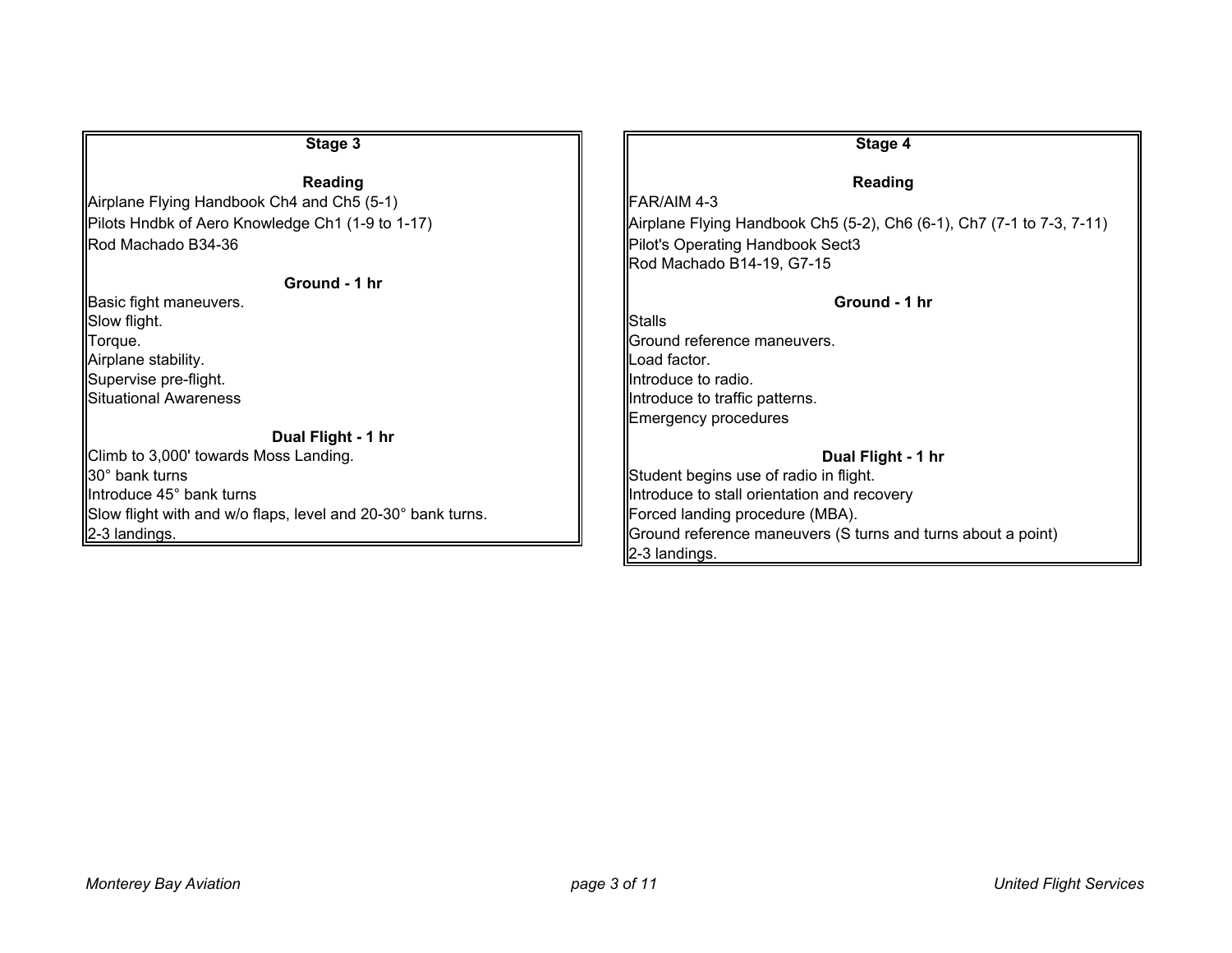#### **Stage 5 Stage 6 Reading** Reading Reading Reading Reading Reading Reading Reading Reading Reading Reading Reading Reading Reading Reading Reading Reading Reading Reading Reading Reading Reading Reading Reading Reading Reading Reading Reading Re **Reading**  $\parallel$  FAR/AIM 4-3  $\parallel$  Airplane Flying Handbook Ch7 (7-8) Airplane Flying Handbook Ch8 Pilots Hotel Pilots Hndbk of Aero Knowledge Ch2 Pilots Hndbk of Aero Knowledge Ch6 (6-14 to 6-14)  $\parallel$  Rod Machado B14-19; C1-15; N14-15 Pilot's Operating Handbook Sect1, 2, 4, and 7 Rod Machado C15-24; G7-15; G24-27; L46-50 **Ground - 1 hr** Airplanes, engines, and systems. **Ground - 1 hr**Slips (forward and side) Airport traffic patterns. Approaches and landings. **Dual Flight - 1 hr**  $\parallel$ POH: general, limitations, normal procedures, airplane and systems  $\parallel$  Review turning slow flight. Collision avoidance, windshear avoidance, and wake turbulence avoidance Review turning stall and recovery. Introduce skids & slips, forward & side. **Dual Flight - 1 hr** 45° bank power turns with reversals. Slow flight. Approach and departure stall recoveries. Forced landing. Ground reference maneuvers.

2-3 landings.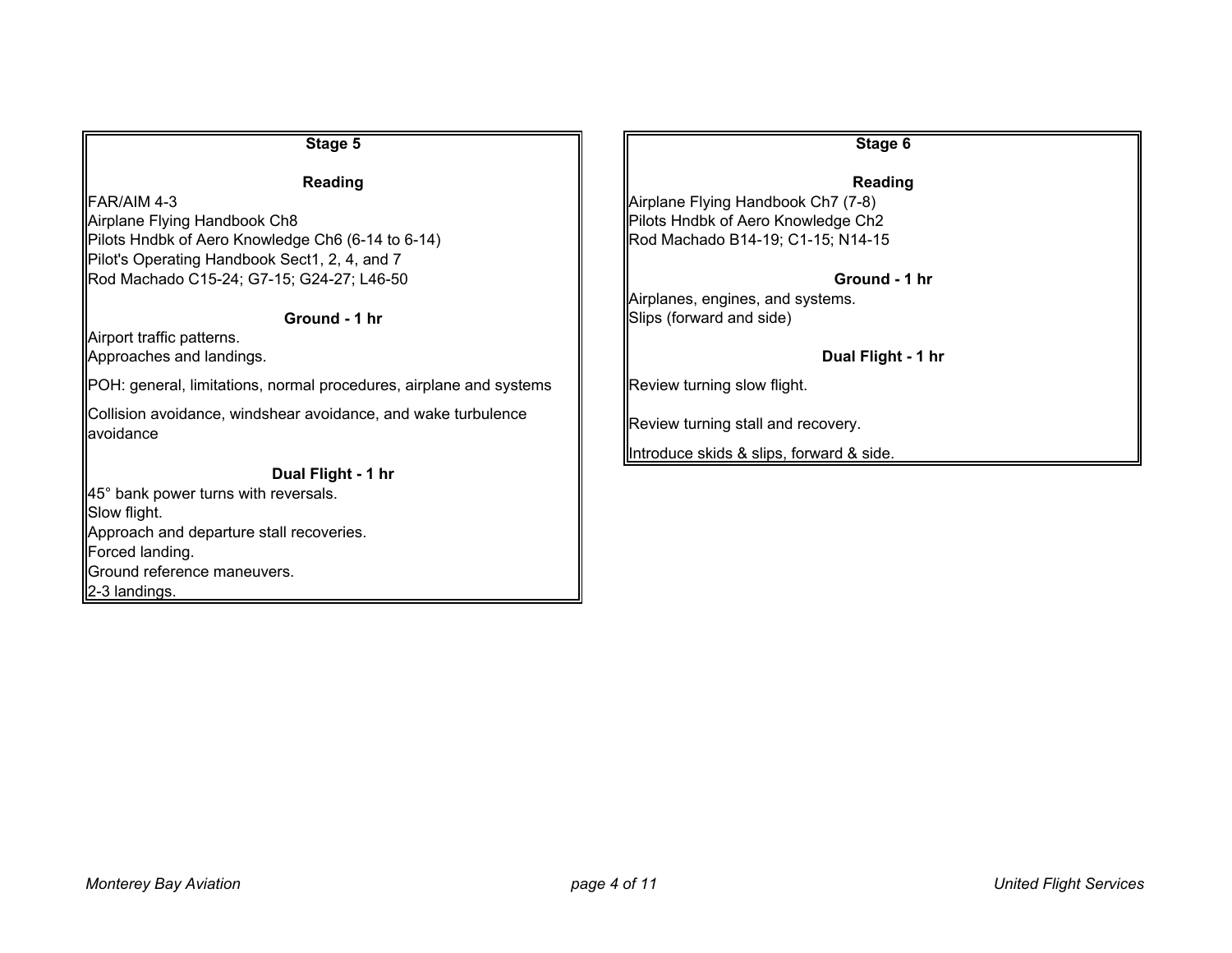| Stage 7                                                           | Stage 8                                                                                                                            |
|-------------------------------------------------------------------|------------------------------------------------------------------------------------------------------------------------------------|
| Reading                                                           | Reading                                                                                                                            |
| $IFAR//AIM 7-1 and 8-1$                                           | FAR/AIM 61                                                                                                                         |
| Pilots Hndbk of Aero Knowledge Ch2 (2-18 to 2-22), Ch5, and Ch9   | Airplane Flying Handbook Ch5 (5-11 to 5-12) and Ch12 Review<br>Pilot's Operating Handbook Sect3                                    |
| Ground - 1 hr                                                     | Rod Machado B37                                                                                                                    |
| Aeronautical decision making.<br>Aero-medical factors.<br>Weather | Ground - 1 hr                                                                                                                      |
|                                                                   | Review spins.<br>Review emergency operations.                                                                                      |
| Dual Flight - 1 hr                                                | Review pre-solo written.                                                                                                           |
| Review stall recovery from slips & skids.                         | Review solo requirements.                                                                                                          |
| Ground reference maneuvers.                                       |                                                                                                                                    |
|                                                                   | Dual Flight - 2 hr<br>Left downwind departure and climb to 3,500'<br>Strange airport entry procedure (South County), 3-4 landings. |
|                                                                   | Return to Watsonville - introduce basic instrument procedures (turns,<br>descents, & climbs)                                       |
|                                                                   | Spin recovery - demonstrate, then student completes 3 turn spin.<br>Forced landing from 3,000' to WVI.                             |
|                                                                   | NOTE - medical exam must be completed in next 2 stages.                                                                            |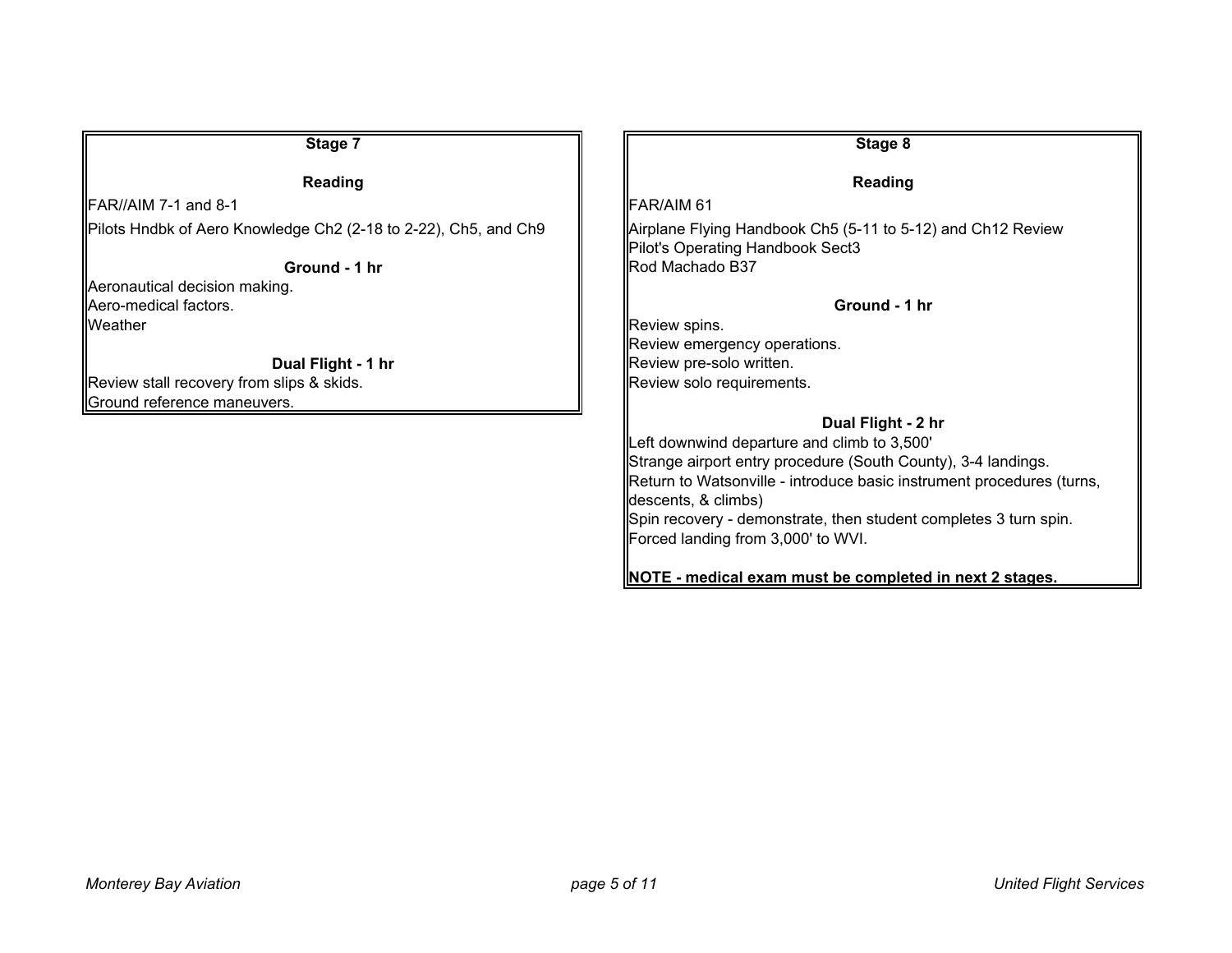**Reading** Airplane Flying Handbook Ch9 and Ch11 **Ground - 1 hr Ground - 1 hr Ground - 1 hr** Pilots Hndbk of Aero Knowledge Ch3 Review records & compliance w/ FARs.<br>Rod Machado E1-36 Review endorsements.

Schedule stage check.

#### **Dual Fli ght - 1 hr**

4 engine failures in traffic pattern. 2 go-arounds.

2 electrical failures in traffic pattern.

### **COMPLETE PRE SOLO STAGE CHECK BEFORE NEXT STAGE!**

**Stage 9 Stage 10 First Supervised Solo!**

Review endorsements.

**Ground - 1 hr Dual - .5 hr & Solo Fli ght - .5 hr** Flight instruments.  $\|\cdot\|$ 3 dual takeoffs & landings - taxi-backs. Flight by reference to instruments.  $\|\cdot\|$  3 solo takeoffs & landings - taxi-backs.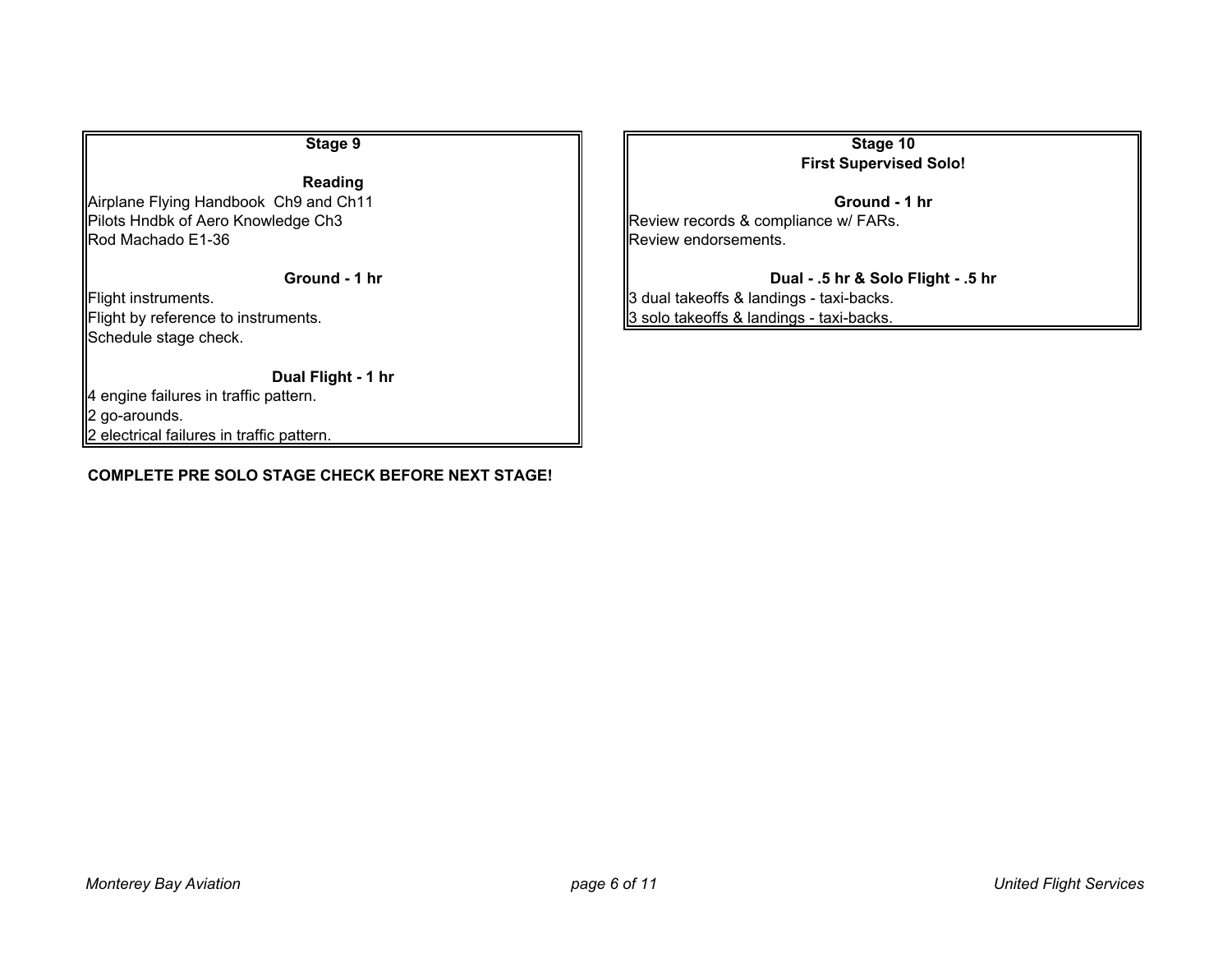**Stage 11 Stage 12 Second Supervised Solo! Third Supervised Solo!**

1 go-around. 1 engine failure, laning on Rwy 26. **Ground - 1 hr** 1 electrical failure. Interventional states of the section of the section of the section of the section of the section of the section of the section of the section of the section of the section of the section of the sectio

**Dual - 1 hr & Solo Fli ght - .5 hr Readin Reading** 2 dual takeoffs & landings. Philots Hndbk of Aero Knowledge Ch7 and Ch8 (8-1 to 8-5)

 $\parallel$  5 solo touch and go landings.  $\parallel$  Review local training area.

Review first 10 hours of student solo traiing. Give student all maneuvers for first 10 ours of local solo practice.

**Dual - 1 hr & Solo Fli ght - 1 hr** Student makes proper entry into traffic pattern. 1 solo touch and go landing. 30mins solo time in local training area.

**NOTE - student flies solo between next 5 sta ges.**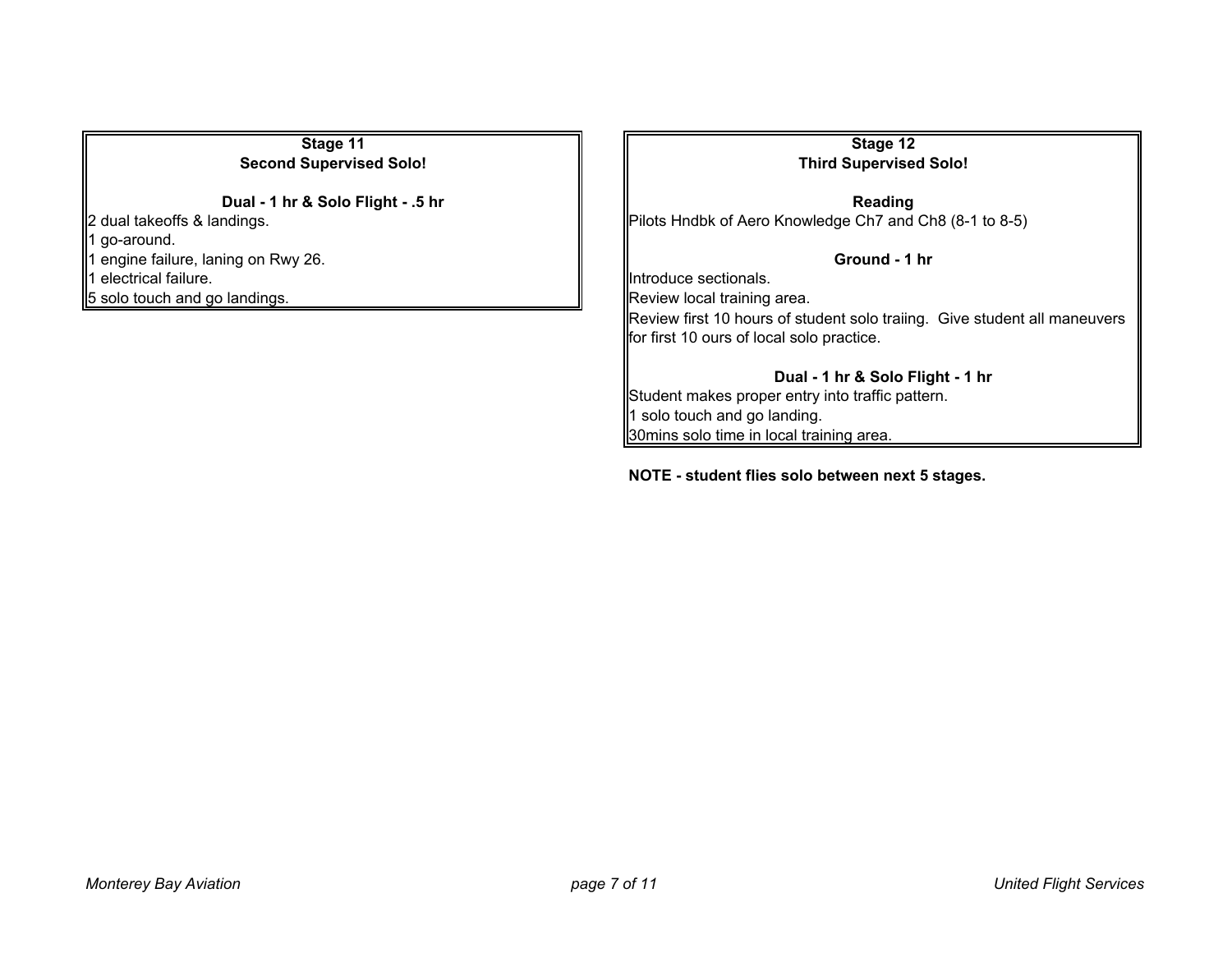| Stage 13                                                | Stage 14                                          |
|---------------------------------------------------------|---------------------------------------------------|
| Reading                                                 | <b>Reading</b>                                    |
| Airplane Flying Handbook Ch3 (3-6) and Ch7 (7-14)       | FAR/AIM 3-2                                       |
| Pilots Hndbk of Aero Knowledge Ch7 and Ch8 (8-1 to 8-5) | Airplane Flying Handbook Ch3 (3-7) and Ch7 (7-15) |
| Rod Machado O1-26; Ch J                                 | Rod Machado L19-21                                |
| Ground - 1 hr                                           | Ground - 1 hr                                     |
| Short field takeoffs and landings.                      | Soft field takeoffs and landings.                 |
| Publications: AFD, sectionals.                          | Class D airspace - SNS.                           |
|                                                         | Airport operations.                               |
| Dual Flight - 1 hr                                      |                                                   |
| Introduce short field takeoffs & landings.              | Dual Flight - 2 hr                                |
| Clearing turns.                                         | .5 hour IFR hood.                                 |
| Medium and steep turns.                                 | Frazier Lake - 2 soft field takeoffs & landings.  |
| Slow flight.                                            | Introduce to Class D - SNS.                       |
| Power off stall straight ahead.                         | Introduce VOR tracking back to WVI                |
| 1-2 landings.                                           |                                                   |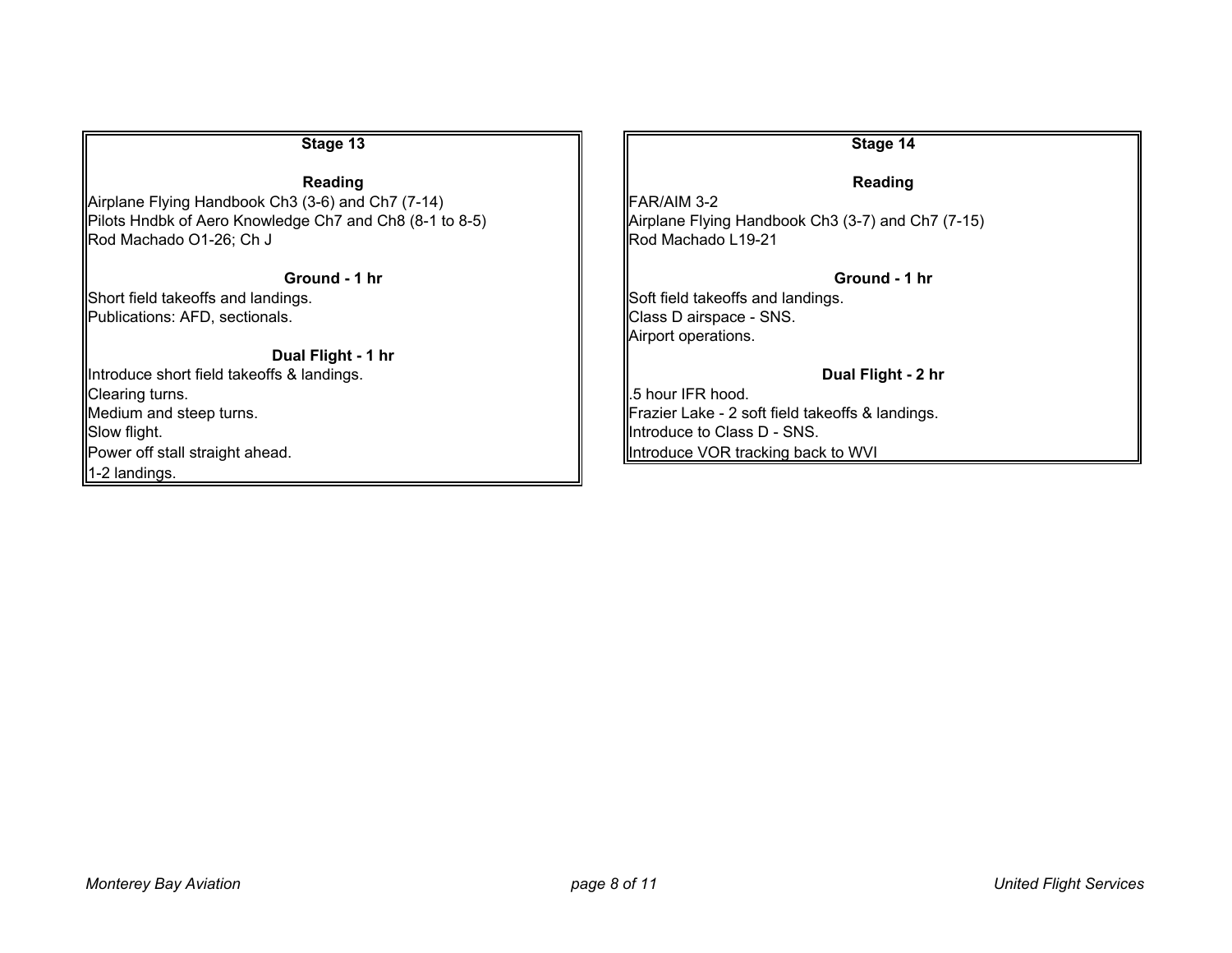**Ground - 1 hr** 

Radar and air traffic control. Radio procedures. Lost procedures and diversion.

**Dual Fli**

Short & soft field takeoffs and landings.<br>Pilots Operating Handbook Sect5

**Stage 15 Stage 16 Stage 16** 

# **ght cross-country WVI-MOD/OAK-overfl y SJC-WVI**

**Reading** 

**FAR/AIM 7-1 Airplane Flying Handbook Ch10** Introduce to Class C - MRY. **Pilots Hndbk of Aero Knowledge Ch5, Ch6 (6-4 to 6-8)**, and Ch8 IFR hood work.  $\parallel$  Rod Machado I22-24; Ch H; M1-38; Q8-10; Ch P

**Ground - 1 hr**

Flight plan, weather briefing. Aircraft performance charts. Night operations.

**Dual Fli ght - 1 hr**

Flight following. VFR navigation. 1 hour hood (MOD-SJC) Lost procedure using VOR's, MRY Approach radar.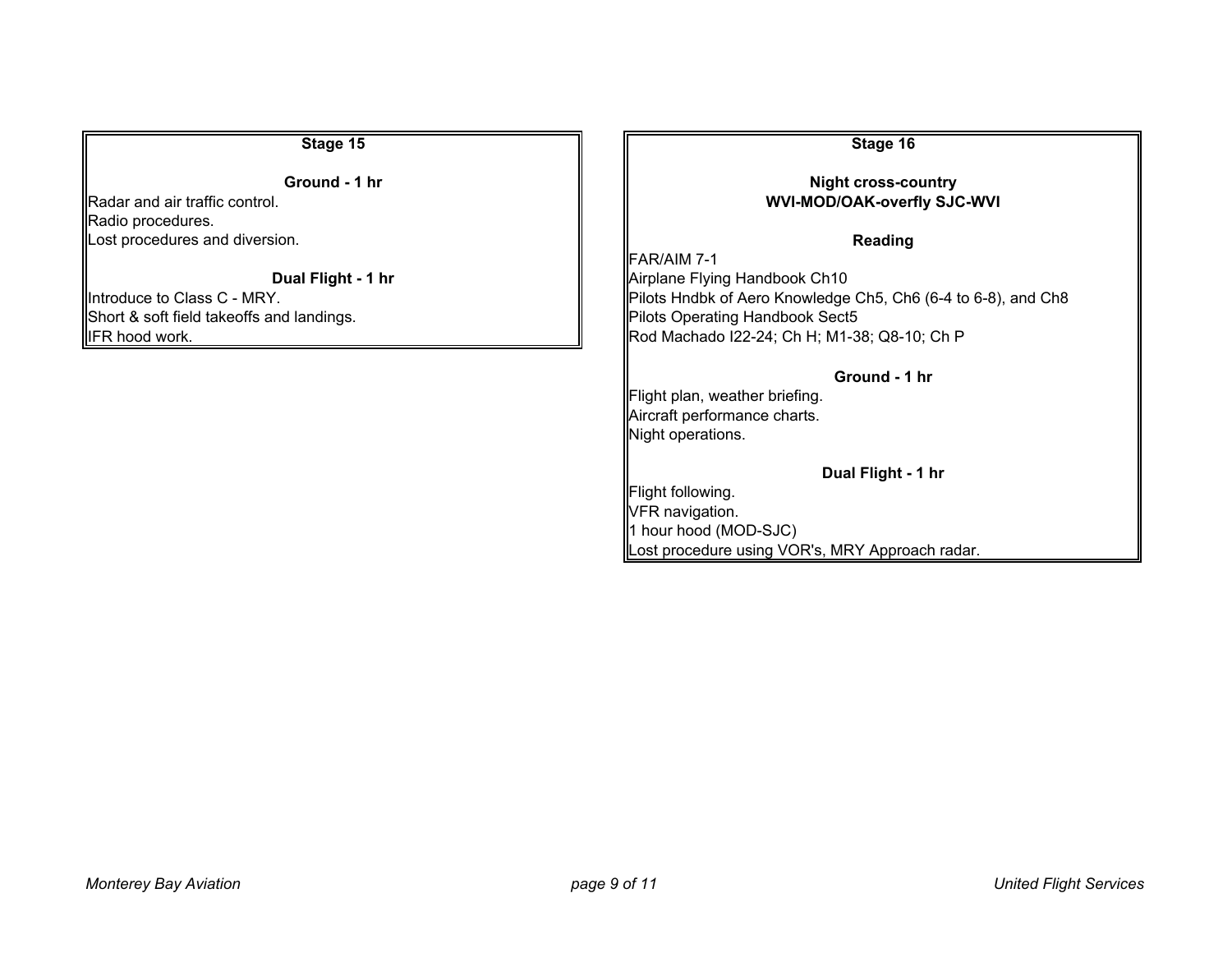**Readin g**

Airplane Flying Handbook Ch5 (5-14) Pilots Hndbk of Aero Knowledge Ch4 Pilot's Operating Handbook Sect5 and 6 **Ground - 1 hr**

## **Ground - 1 hr**

Weight and balance. **Weather briefing.** 

Flight plan (airplane performance, weight & balance, wind correction)  $\|$  WVI-PRB-SNS/MRY/WVI

### **Dual Fli ght - 2 hr**

True air and ground speed calculations. Navigation by pilotage, dead-reckoining, and VOR. Flight following. Lunch in FAT. Student plans FAT-Gustine (don't land)-MOD with no assistance from instructor.Student completes flight on his/her own - instructor only observes for later critique. If successful, then student is ready for solo crosscountry. Return to WVI via MOD 210° radial; .5 hour IFR. Pull hood - student has 15 minutes to find WVI and land.

## **COMPLETE PRE SOLO X-COUNTRY STAGE CHECK BEFORE NEXT STAGE!**

**Stage 17 Stage 18**

**Dual cross-country 1st Solo cross-country 1st Solo cross-country WVI-SNS-PXN-FAT WVI-PRB-SNS/MRY-WVI**

Review flight plan.

Solo cross-country endorsements.

**Dual Flight - 2 hr**